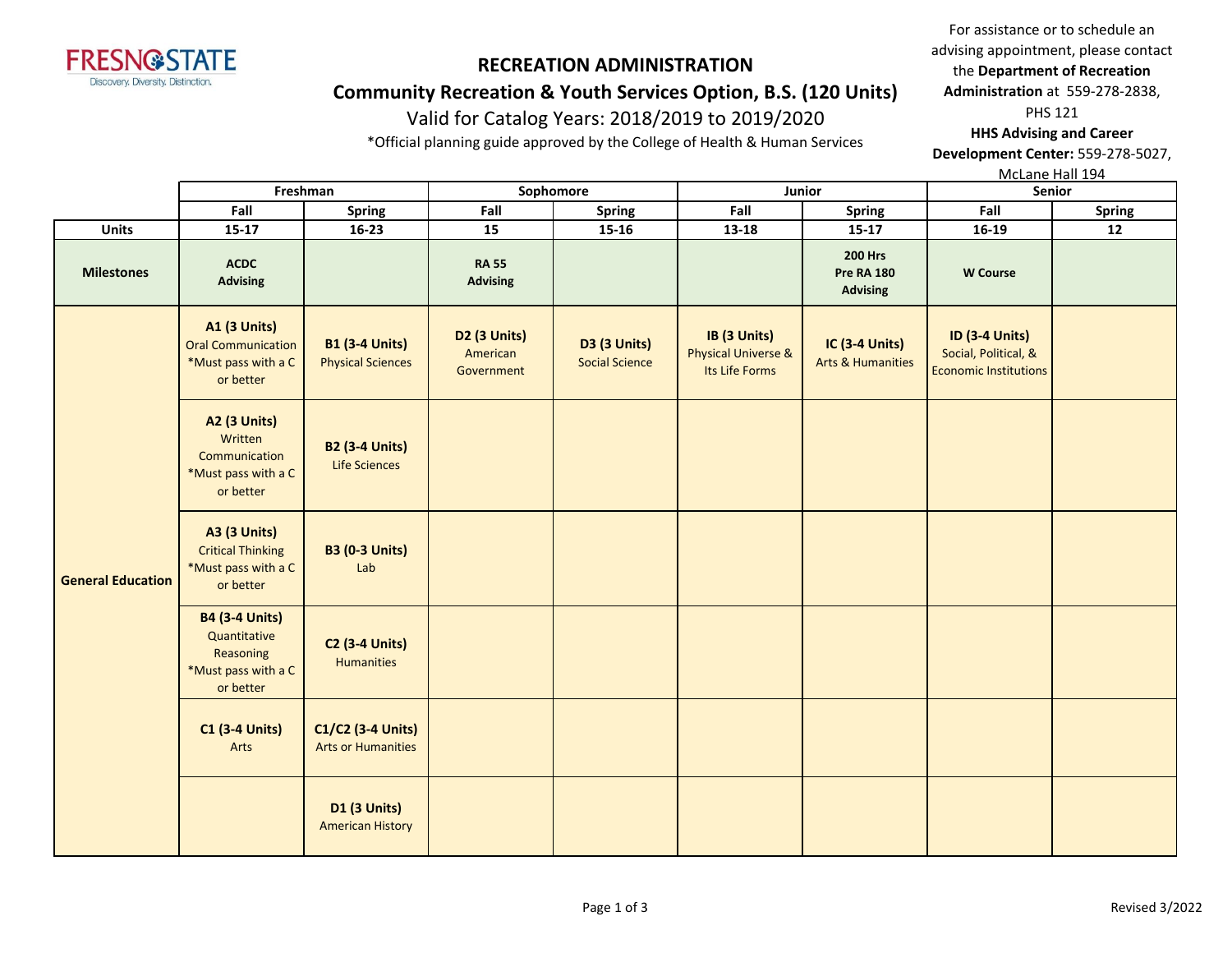

### **Community Recreation & Youth Services Option, B.S. (120 Units)**

## Valid for Catalog Years: 2018/2019 to 2019/2020

\*Official planning guide approved by the College of Health & Human Services

For assistance or to schedule an advising appointment, please contact the **Department of Recreation Administration** at 559-278-2838, PHS 121

**HHS Advising and Career Development Center:** 559-278-5027,

McLane Hall 194

|                                        |                     |           | Freshman                   | Sophomore                                                                                        |                                                | Junior                                                                                                                                     |                                                          | Senior                                                                                   |                                                                                                                          |
|----------------------------------------|---------------------|-----------|----------------------------|--------------------------------------------------------------------------------------------------|------------------------------------------------|--------------------------------------------------------------------------------------------------------------------------------------------|----------------------------------------------------------|------------------------------------------------------------------------------------------|--------------------------------------------------------------------------------------------------------------------------|
|                                        |                     | Fall      | <b>Spring</b>              | Fall                                                                                             | <b>Spring</b>                                  | Fall                                                                                                                                       | <b>Spring</b>                                            | Fall                                                                                     | <b>Spring</b>                                                                                                            |
|                                        | <b>Units</b>        | $15 - 17$ | 16-23                      | 15                                                                                               | 15-16                                          | 13-18                                                                                                                                      | $15 - 17$                                                | 16-19                                                                                    | 12                                                                                                                       |
|                                        |                     |           | <b>RA 60</b><br>$(1$ Unit) | <b>GE Area E</b><br><b>RA 80</b><br>(3 Units)<br>Lifelong<br>Understanding & Self<br>Development | <b>RA 113</b><br>(3 Units)                     | <b>RA 121</b><br>(3 Units)<br>[Pre-Req: RA 55 (may<br>be taken<br>concurrently)]                                                           | <b>RA 133</b><br>(3 Units)<br>[Pre-Req: RA 77S]          | <b>RA 101</b><br>(3 Units)<br>[Pre-Req: RA 55]                                           | <b>RA 184</b><br>$(12$ Units)<br>[Pre-Req: Completion<br>of all major, GE, and<br>university graduation<br>requirements] |
|                                        | <b>Major</b>        |           |                            | <b>RA 55</b><br>(3 Units)                                                                        | <b>RA 117</b><br>(3 Units)                     | <b>RA 128</b><br>(4 Units)<br>[Pre-Req: RA 55, 77S]                                                                                        | <b>RA 139</b><br>(3 Units)<br>[Pre-Req: RA 128;<br>UDWS] | <b>RA 180</b><br>$(1$ Unit)<br>*May only be taken<br>the semester prior to<br>internship |                                                                                                                          |
|                                        |                     |           |                            | <b>RA 73S</b><br>(3 Units)                                                                       | <b>RA 125</b><br>(3 Units)<br>[Pre-Req: RA 55] | <b>RA 135</b><br>(3 Units)<br>[Pre-Req: RA 77S]<br><b>OR</b><br><b>MKTG 100S</b><br>(4 Units)<br>[Pre-Req: BA 105W or<br><b>ENGL 160W]</b> | <b>RA 179</b><br>(3 Units)<br>[Pre-Req: RA 73S]          | <b>RA Elective</b><br>*See footnotes                                                     |                                                                                                                          |
|                                        |                     |           |                            | <b>RA 77S</b><br>(3 Units)                                                                       | <b>RA Elective</b><br>*See footnotes           |                                                                                                                                            | <b>RA Elective</b><br>*See footnotes                     |                                                                                          |                                                                                                                          |
| <b>Additional</b><br><b>Graduation</b> | <b>Requirements</b> |           |                            |                                                                                                  |                                                | <b>UDWS (0-4 Units)</b><br>*Upper Division<br>Writing Exam OR "W"<br>Course (must pass<br>with a C or better)                              |                                                          | MI (3 Units)<br>Multicultural/<br>International                                          |                                                                                                                          |
|                                        |                     |           |                            |                                                                                                  |                                                |                                                                                                                                            |                                                          | <b>Elective</b>                                                                          |                                                                                                                          |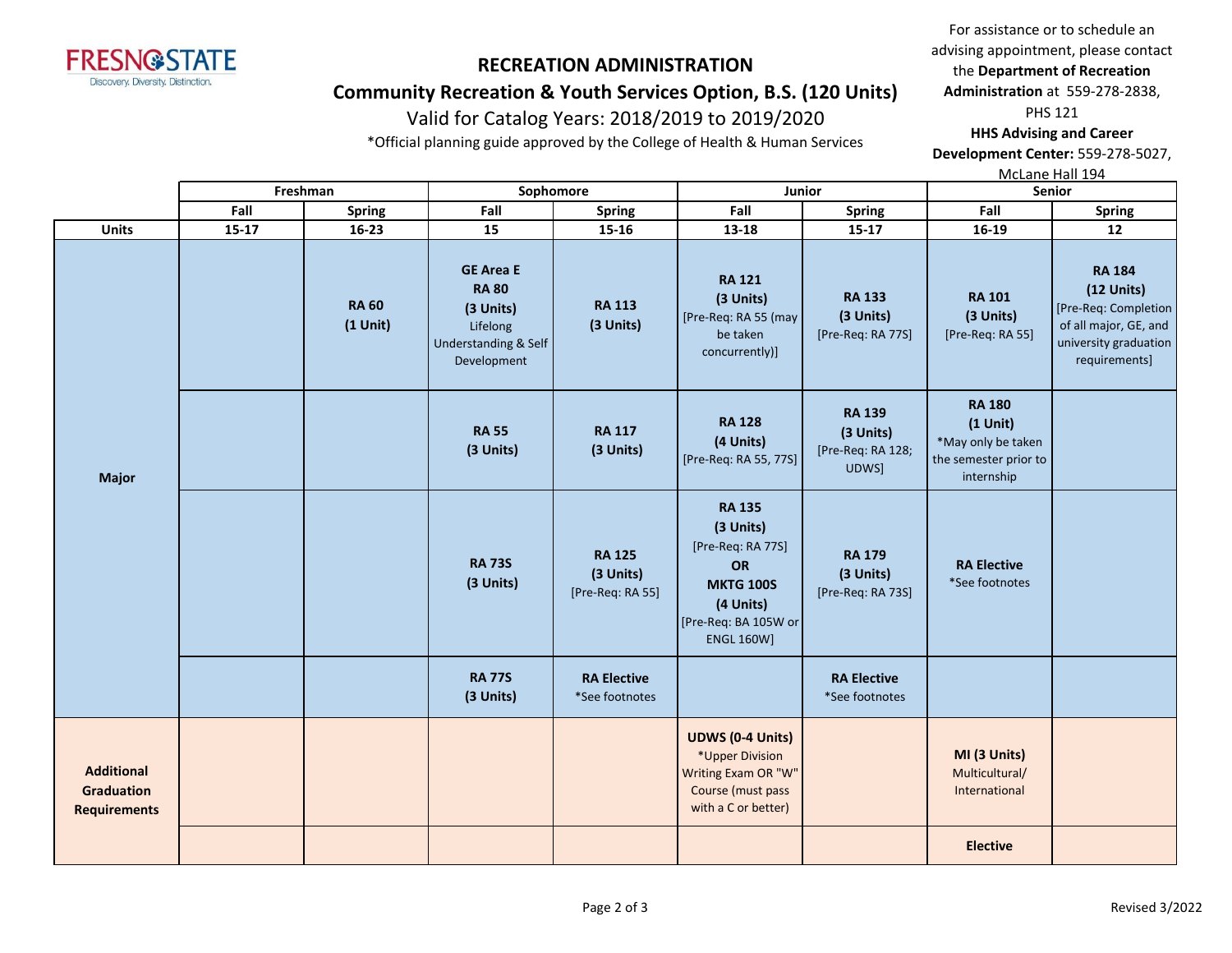

### **Community Recreation & Youth Services Option, B.S. (120 Units)**

# Valid for Catalog Years: 2018/2019 to 2019/2020

\*Official planning guide approved by the College of Health & Human Services

For assistance or to schedule an advising appointment, please contact the **Department of Recreation Administration** at 559-278-2838, PHS 121

**HHS Advising and Career** 

**Development Center:** 559-278-5027,

|              |          |               |           |               |           |               | McLane Hall 194 |               |
|--------------|----------|---------------|-----------|---------------|-----------|---------------|-----------------|---------------|
|              | Freshman |               | Sophomore |               | Junior    |               | <b>Senior</b>   |               |
|              | Fall     | <b>Spring</b> | Fall      | <b>Spring</b> | Fall      | <b>Spring</b> | Fall            | <b>Spring</b> |
| <b>Units</b> | 15-17    | $16 - 23$     | --        | 15-16         | $13 - 18$ | $15 - 17$     | 16-19           | --            |

#### **FOOTNOTES:**

**Prerequisites/Corequisites:** Other restrictions may apply. Please see your course catalog for detailed prerequisite/corequisite requirements.

Grade Requirements: CR/NC grading is not permitted in the Recreation Administration major with the exceptions of REC 74, 75, 82, 84, 86, 88; RA 115, and 192T. All RA courses used in the major must be completed with a grade of C or higher.

General Education: Units in this area may be used toward a minor (see departmental minor). Consult the appropriate department chair, program coordinator, or faculty adviser for further information. Electives (6-8 units): Units in this area may be used toward a minor. Students must earn a minimum of 120 units total to graduate. The number of required elective units may vary, depending on the amount of units earned from major and GE courses.

**RA Electives (8-9 units):** Select from the following: RA 106, 146; REC 74, 75; CFS 39, 136; CRIM 120; EHD 107; GERON 10S, 140; KINES 32; MCJ 106, 152S; MGT 133S; PLSI 163; PSYCH 102; SSCI 150T (150T repeatable up to 2 units).

Upper Division Writing Skills requirement (UDWS): All undergraduate students must demonstrate competency in writing skills by passing the Upper Division Writing Exam (UDWE) or by obtaining a C or better in an approved upper division writing course, identified by the letter "W." Students who must complete a course to fulfill the Upper-Division Writing Skills requirement are advised to take BA 105W. Substitutions: If substitutions/exceptions/waivers are made for any major courses that also meet GE and/or the Multicultural/International graduation requirement, the student is responsible for completing additional courses to satisfy the respective areas (GE and/or MI). This also includes the upperdivision writing requirement.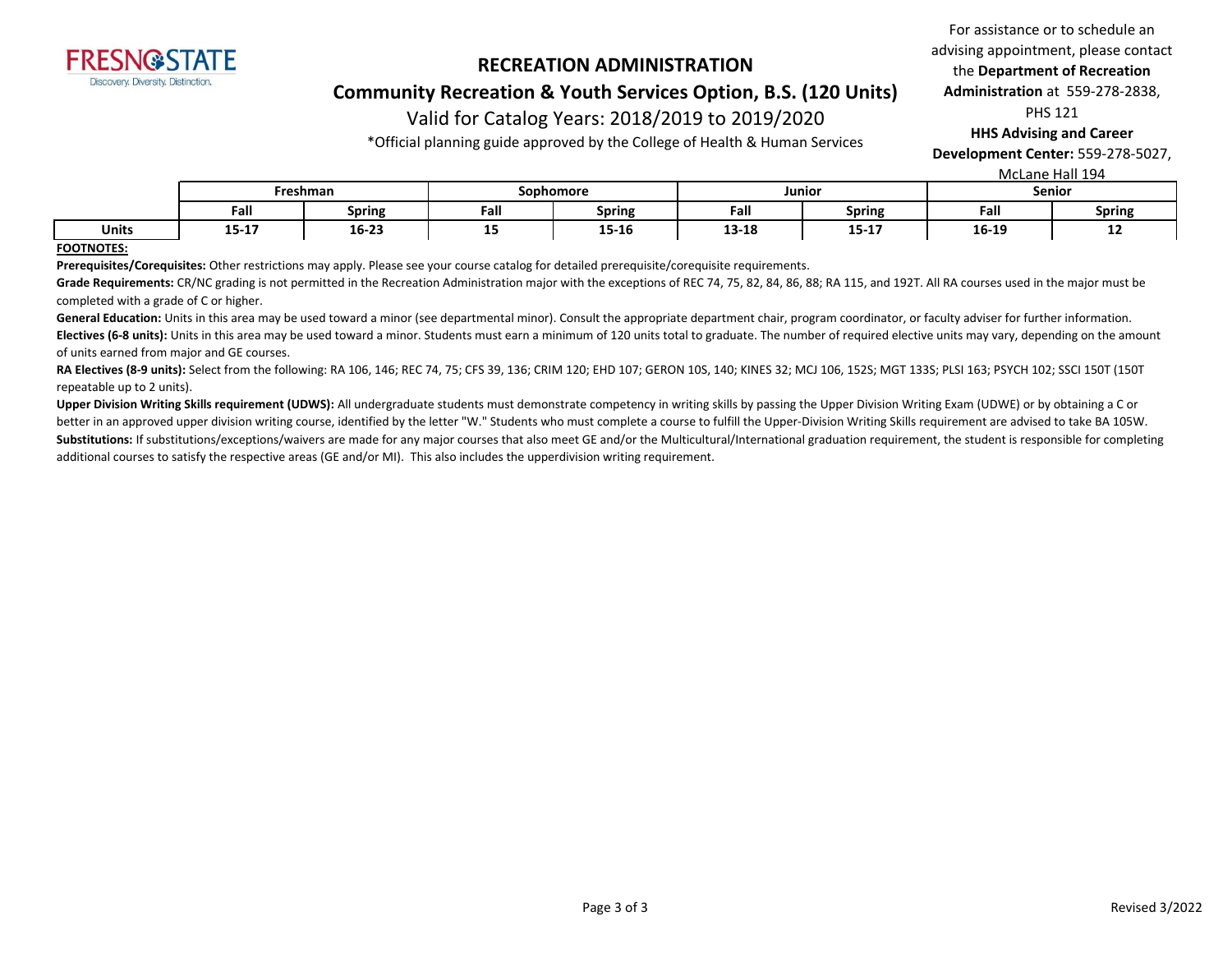

# **RECREATION ADMINISTRATION Community Recreation & Youth Services Option, B.S. (120 Units)**

# Valid for Catalog Years: 2016/2017 to 2017/2018

\*Official planning guide approved by the College of Health & Human Services

For assistance or to schedule an advising appointment, please contact the **Department of Recreation Administration** at 559-278-2838, PHS

121

**HHS Advising and Career Development** 

**Center:** 559-278-5027, McLane Hall 194

|                                    | Freshman                                                                               |                                                   | Sophomore                              |                                              | Junior                                                           |                                                        | Senior                                                                        |               |
|------------------------------------|----------------------------------------------------------------------------------------|---------------------------------------------------|----------------------------------------|----------------------------------------------|------------------------------------------------------------------|--------------------------------------------------------|-------------------------------------------------------------------------------|---------------|
|                                    | Fall                                                                                   | Spring                                            | Fall                                   | <b>Spring</b>                                | Fall                                                             | <b>Spring</b>                                          | Fall                                                                          | <b>Spring</b> |
| Units                              | $15 - 17$                                                                              | $16 - 23$                                         | 15                                     | 15-16                                        | $13 - 18$                                                        | $15 - 17$                                              | $16-19$                                                                       | 12            |
| <b>Milestones</b>                  | <b>ACDC</b><br><b>Advising</b>                                                         |                                                   | <b>RA 55</b><br><b>Advising</b>        |                                              |                                                                  | <b>200 Hrs</b><br><b>Pre RA 180</b><br><b>Advising</b> | <b>W</b> Course                                                               |               |
|                                    | <b>A1 (3 Units)</b><br><b>Oral Communication</b><br>*Must pass with a C<br>or better   | <b>B1 (3-4 Units)</b><br><b>Physical Sciences</b> | D2 (3 Units)<br>American<br>Government | <b>D3 (3 Units)</b><br><b>Social Science</b> | IB (3 Units)<br><b>Physical Universe &amp;</b><br>Its Life Forms | <b>IC (3-4 Units)</b><br><b>Arts &amp; Humanities</b>  | <b>ID (3-4 Units)</b><br>Social, Political, &<br><b>Economic Institutions</b> |               |
|                                    | A2 (3 Units)<br>Written<br>Communication<br>*Must pass with a C<br>or better           | <b>B2 (3-4 Units)</b><br><b>Life Sciences</b>     |                                        |                                              |                                                                  |                                                        | MI (3 Units)<br>Multicultural/Internation<br>al                               |               |
| <b>General</b><br><b>Education</b> | <b>A3 (3 Units)</b><br><b>Critical Thinking</b><br>*Must pass with a C<br>or better    | <b>B3 (0-3 Units)</b><br>Lab                      |                                        |                                              |                                                                  |                                                        |                                                                               |               |
|                                    | <b>B4 (3-4 Units)</b><br>Quantitative<br>Reasoning<br>*Must pass with a C<br>or better | <b>C2 (3-4 Units)</b><br><b>Humanities</b>        |                                        |                                              |                                                                  |                                                        |                                                                               |               |
|                                    | <b>C1 (3-4 Units)</b><br>Arts                                                          | C1/C2 (3-4 Units)<br><b>Arts or Humanities</b>    |                                        |                                              |                                                                  |                                                        |                                                                               |               |
|                                    |                                                                                        | <b>D1 (3 Units)</b><br><b>American History</b>    |                                        |                                              |                                                                  |                                                        |                                                                               |               |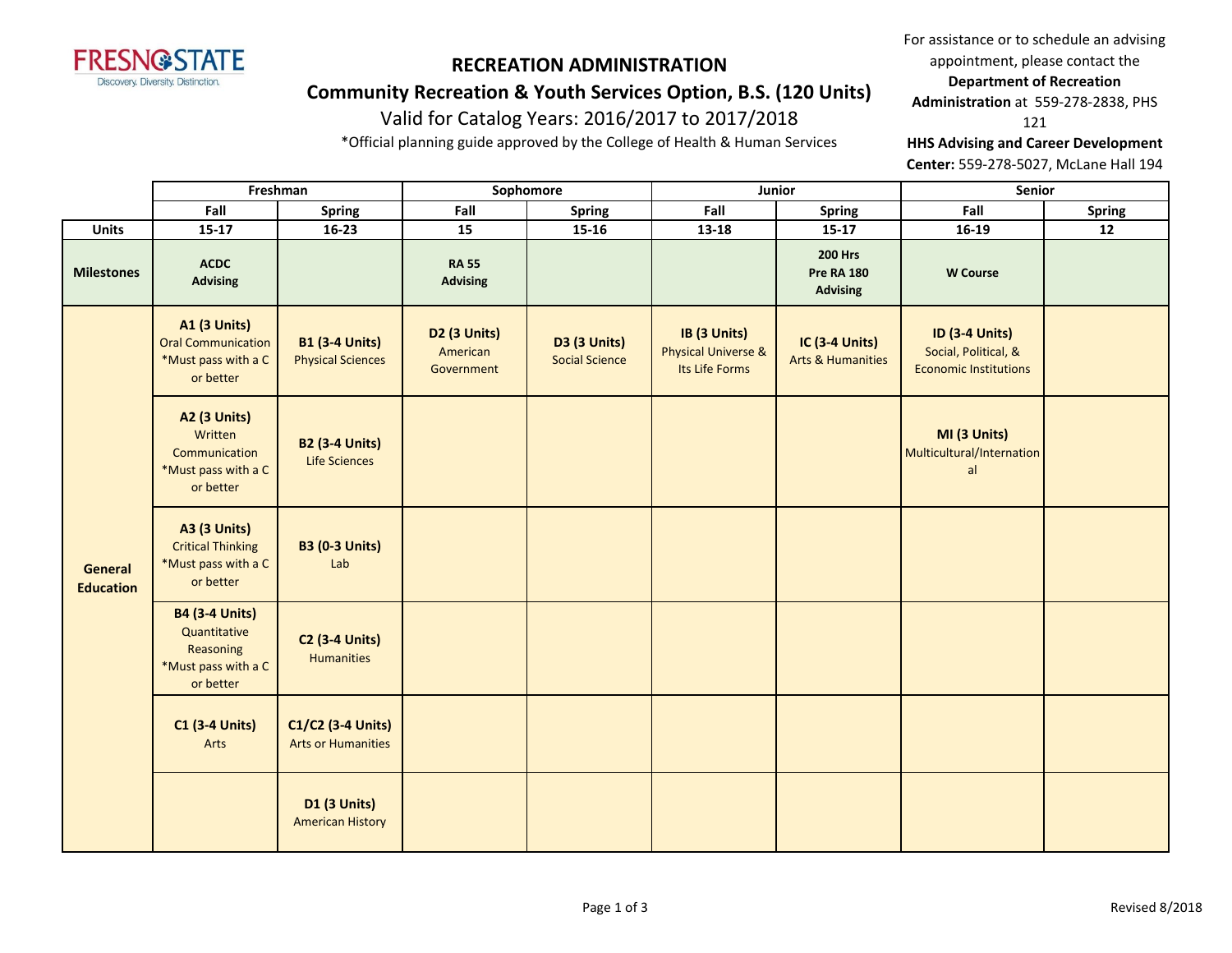

# **RECREATION ADMINISTRATION Community Recreation & Youth Services Option, B.S. (120 Units)**

# Valid for Catalog Years: 2016/2017 to 2017/2018

\*Official planning guide approved by the College of Health & Human Services

For assistance or to schedule an advising appointment, please contact the **Department of Recreation Administration** at 559-278-2838, PHS

121

**HHS Advising and Career Development** 

**Center:** 559-278-5027, McLane Hall 194

|                  |           | Freshman                   | Sophomore                                                                                        |                                                | Junior                                                                                                                                     |                                                          | Senior                                                                                   |                                                                                                                          |
|------------------|-----------|----------------------------|--------------------------------------------------------------------------------------------------|------------------------------------------------|--------------------------------------------------------------------------------------------------------------------------------------------|----------------------------------------------------------|------------------------------------------------------------------------------------------|--------------------------------------------------------------------------------------------------------------------------|
|                  | Fall      | <b>Spring</b>              | Fall                                                                                             | <b>Spring</b>                                  | Fall                                                                                                                                       | <b>Spring</b>                                            | Fall                                                                                     | <b>Spring</b>                                                                                                            |
| <b>Units</b>     | $15 - 17$ | 16-23                      | 15                                                                                               | 15-16                                          | 13-18                                                                                                                                      | $15 - 17$                                                | 16-19                                                                                    | 12                                                                                                                       |
|                  |           | <b>RA 60</b><br>$(1$ Unit) | <b>GE Area E</b><br><b>RA 80</b><br>(3 Units)<br>Lifelong<br>Understanding & Self<br>Development | <b>RA 113</b><br>(3 Units)                     | <b>RA 121</b><br>(3 Units)<br>[Pre-Req: RA 55 (may<br>be taken<br>concurrently)]                                                           | <b>RA 133</b><br>(3 Units)<br>[Pre-Req: RA 77S]          | <b>RA 101</b><br>(3 Units)<br>[Pre-Req: RA 55]                                           | <b>RA 184</b><br>$(12$ Units)<br>[Pre-Req: Completion<br>of all major, GE, and<br>university graduation<br>requirements] |
| <b>Major</b>     |           |                            | <b>RA 55</b><br>(3 Units)                                                                        | <b>RA 117</b><br>(3 Units)                     | <b>RA 128</b><br>(4 Units)<br>[Pre-Req: RA 55, 77S]                                                                                        | <b>RA 139</b><br>(3 Units)<br>[Pre-Req: RA 128;<br>UDWS] | <b>RA 180</b><br>$(1$ Unit)<br>*May only be taken the<br>semester prior to<br>internship |                                                                                                                          |
|                  |           |                            | <b>RA 73S</b><br>(3 Units)                                                                       | <b>RA 125</b><br>(3 Units)<br>[Pre-Req: RA 55] | <b>RA 135</b><br>(3 Units)<br>[Pre-Req: RA 77S]<br><b>OR</b><br><b>MKTG 100S</b><br>(4 Units)<br>[Pre-Req: BA 105W or<br><b>ENGL 160W]</b> | <b>RA 179</b><br>(3 Units)<br>[Pre-Req: RA 73S]          | <b>RA Elective</b><br>*See footnotes                                                     |                                                                                                                          |
|                  |           |                            | <b>RA 77S</b><br>(3 Units)                                                                       | <b>RA Elective</b><br>*See footnotes           |                                                                                                                                            | <b>RA Elective</b><br>*See footnotes                     |                                                                                          |                                                                                                                          |
| <b>Electives</b> |           |                            |                                                                                                  |                                                | <b>UDWS (0-4 Units)</b><br>*Upper Division<br>Writing Exam OR "W"<br>Course (must pass<br>with a C or better)                              |                                                          | <b>Elective</b>                                                                          |                                                                                                                          |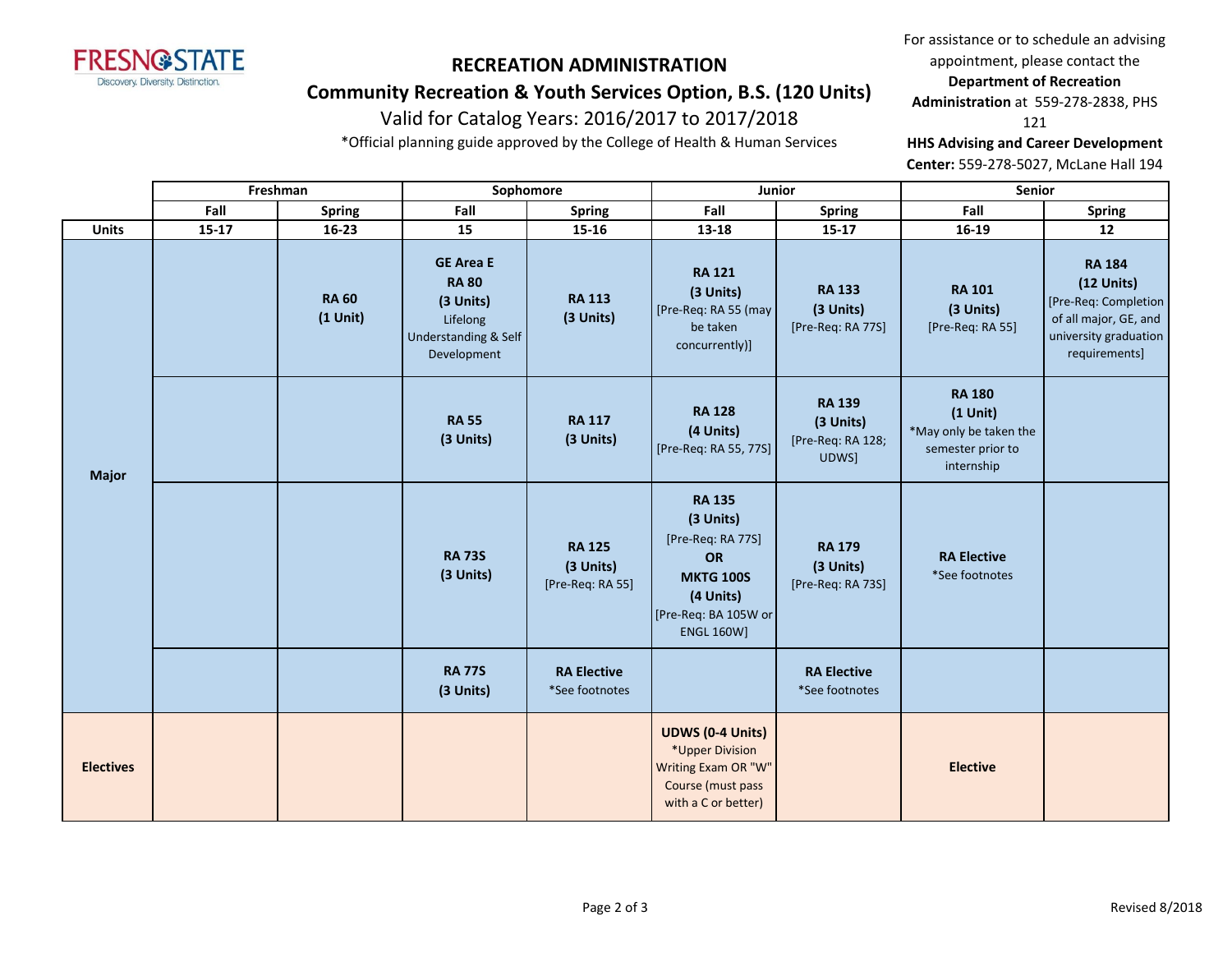

**Community Recreation & Youth Services Option, B.S. (120 Units)**

### Valid for Catalog Years: 2016/2017 to 2017/2018

\*Official planning guide approved by the College of Health & Human Services

For assistance or to schedule an advising appointment, please contact the **Department of Recreation** 

**Administration** at 559-278-2838, PHS

121

**HHS Advising and Career Development** 

**Center:** 559-278-5027, McLane Hall 194

|       | Freshman   |        |      | Sophomore        |       | Junior           |                | Senior        |  |
|-------|------------|--------|------|------------------|-------|------------------|----------------|---------------|--|
|       | Fall       | Spring | Fall | Spring           | Fall  | Spring           | Fall           | <b>Spring</b> |  |
| Units | .<br>13-T) | 16-23  | --   | $- - -$<br>15-10 | 13-18 | 1 E 1 7<br>13-1. | 10.10<br>16-19 | --            |  |

### **FOOTNOTES:**

**Prerequisites/Corequisites:** Other restrictions may apply. Please see your course catalog for detailed prerequisite/corequisite requirements.

Grade Requirements: CR/NC grading is not permitted in the Recreation Administration major with the exceptions of REC 74, 75, 82, 84, 86, 88; RA 115, and 192T. All RA courses used in the major must be completed with a grade of C or higher.

General Education: Units in this area may be used toward a minor (see departmental minor). Consult the appropriate department chair, program coordinator, or faculty adviser for further information. Electives (6-8 units): Units in this area may be used toward a minor. Students must earn a minimum of 120 units total to graduate. The number of required elective units may vary, depending on the amount of units earned from major and GE courses.

**RA Electives (8-9 units):** Select from the following: RA 106, 146; REC 74, 75; CFS 39, 136; CRIM 120; EHD 107; GERON 10S, 140; KINES 32; MCJ 106, 152S; MGT 133S; PLSI 163; PSYCH 102; SSCI 150T (150T repeatable up to 2 units).

Upper Division Writing Skills requirement (UDWS): All undergraduate students must demonstrate competency in writing skills by passing the Upper Division Writing Exam (UDWE) or by obtaining a C or better in an approved upper division writing course, identified by the letter "W." Students who must complete a course to fulfill the Upper-Division Writing Skills requirement are advised to take BA 105W.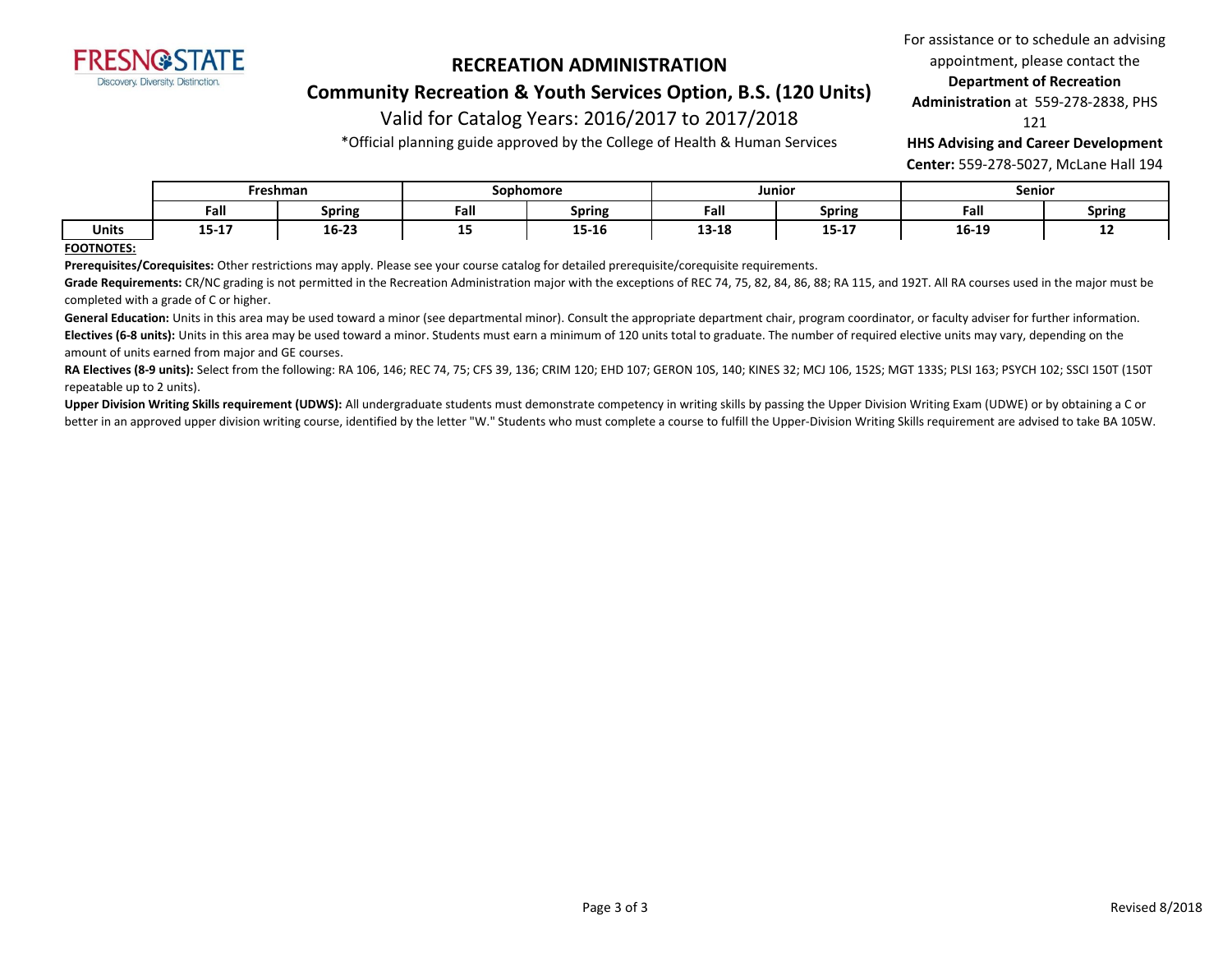

### **Community Recreation & Youth Services Option, B.S. (120 Units)**

# Valid for Catalog Years: 2012/2013 to 2015/2016

\*Official planning guide approved by the College of Health & Human Services

For assistance or to schedule an advising appointment, please contact the

### **Department of Recreation**

**Administration** at 559-278-2838, PHS

121

**HHS Advising and Career Development** 

**Center:** 559-278-5027, McLane Hall 194

|                             | Freshman                                                                               |                                                   | Sophomore                                                                                     |                                       | Junior                                                                        |                                                       | Senior                                                                        |                                                                                                              |
|-----------------------------|----------------------------------------------------------------------------------------|---------------------------------------------------|-----------------------------------------------------------------------------------------------|---------------------------------------|-------------------------------------------------------------------------------|-------------------------------------------------------|-------------------------------------------------------------------------------|--------------------------------------------------------------------------------------------------------------|
|                             | Fall                                                                                   | <b>Spring</b>                                     | Fall                                                                                          | Spring                                | Fall                                                                          | Spring                                                | Fall                                                                          | <b>Spring</b>                                                                                                |
| <b>Units</b>                | $15 - 17$                                                                              | $15-22$                                           | 15                                                                                            | $15 - 16$                             | 14-19                                                                         | $15 - 17$                                             | 16-19                                                                         | 12                                                                                                           |
|                             | <b>A1 (3 Units)</b><br><b>Oral Communication</b><br>*Must pass with a C<br>or better   | <b>B1 (3-4 Units)</b><br><b>Physical Sciences</b> | D2 (3 Units)<br>American<br>Government                                                        | D3 (3 Units)<br><b>Social Science</b> | IB (3 Units)<br><b>Physical Universe &amp;</b><br>Its Life Forms              | <b>IC (3-4 Units)</b><br><b>Arts &amp; Humanities</b> | <b>ID (3-4 Units)</b><br>Social, Political, &<br><b>Economic Institutions</b> |                                                                                                              |
|                             | <b>A2 (3 Units)</b><br>Written<br>Communication<br>*Must pass with a C<br>or better    | <b>B2 (3-4 Units)</b><br><b>Life Sciences</b>     |                                                                                               |                                       |                                                                               |                                                       | MI (3 Units)<br>Multicultural/Internation<br>al                               |                                                                                                              |
| General<br><b>Education</b> | <b>A3 (3 Units)</b><br><b>Critical Thinking</b><br>*Must pass with a C<br>or better    | <b>B3 (0-3 Units)</b><br>Lab                      |                                                                                               |                                       |                                                                               |                                                       |                                                                               |                                                                                                              |
|                             | <b>B4 (3-4 Units)</b><br>Quantitative<br>Reasoning<br>*Must pass with a C<br>or better | <b>C2 (3-4 Units)</b><br><b>Humanities</b>        |                                                                                               |                                       |                                                                               |                                                       |                                                                               |                                                                                                              |
|                             | <b>C1 (3-4 Units)</b><br>Arts                                                          | C1/C2 (3-4 Units)<br><b>Arts or Humanities</b>    |                                                                                               |                                       |                                                                               |                                                       |                                                                               |                                                                                                              |
|                             |                                                                                        | D1 (3 Units)<br><b>American History</b>           |                                                                                               |                                       |                                                                               |                                                       |                                                                               |                                                                                                              |
|                             |                                                                                        |                                                   | <b>GE Area E</b><br><b>RA 80 (3 Units)</b><br>Lifelong<br>Understanding & Self<br>Development | <b>RA 113 (3 Units)</b>               | <b>RA 121 (3 Units)</b><br>[Pre-Req: RA 55 (may<br>be taken<br>concurrently)] | RA 133 (3 Units)<br>[Pre-Req: RA 77S]                 | <b>RA 101 (3 Units)</b><br>[Pre-Req: RA 55]                                   | RA 184 (12 Units)<br>[Pre-Req: Completion<br>of all major, GE, and<br>university graduation<br>requirements] |